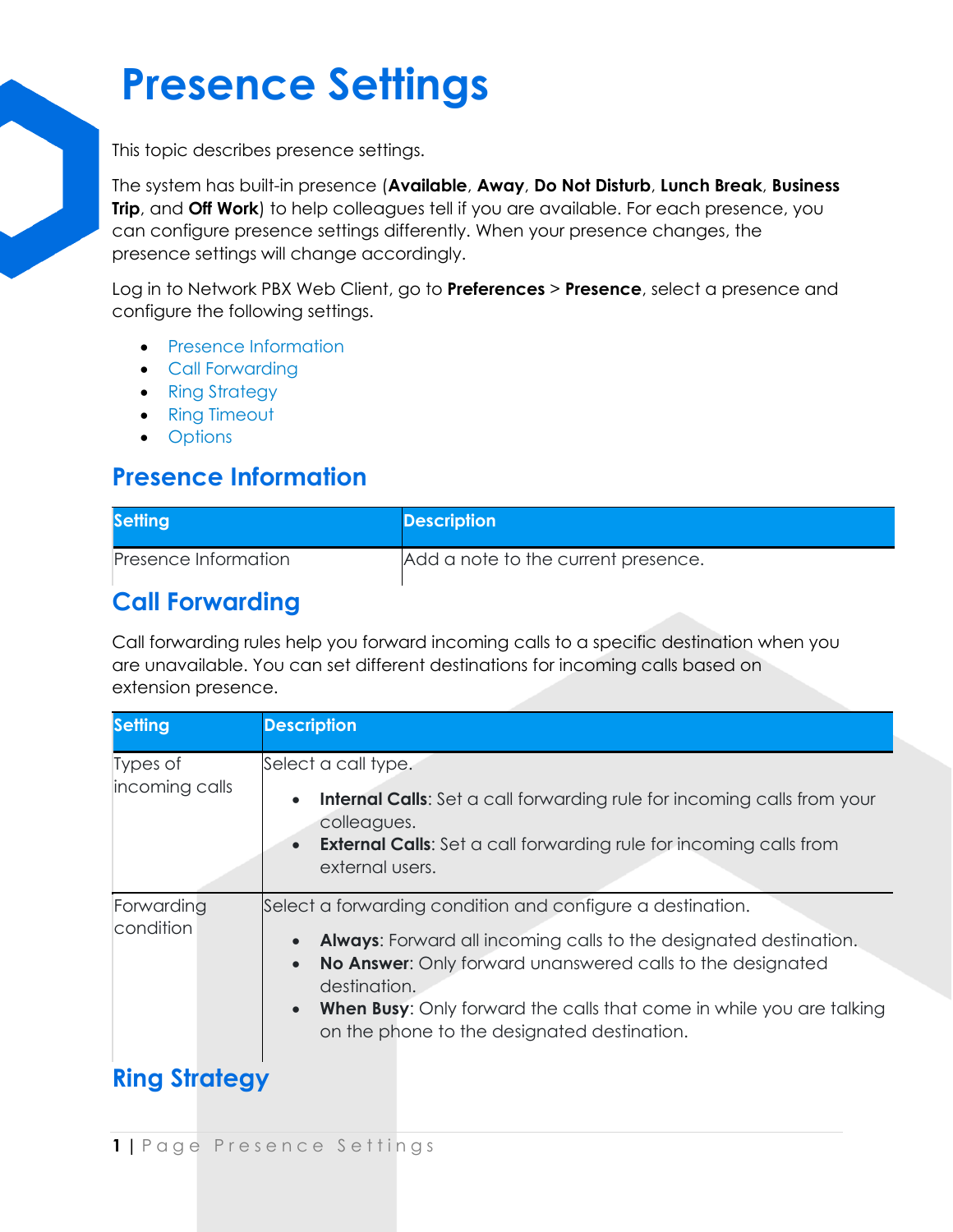# **Presence Settings**

Ring strategy allows you to decide in which order incoming calls are distributed to the endpoints where your extension is registered.

- **Extension Endpoint**: The IP phone or softphone where your extension is registered.
- **Linkus Mobile Client**
- **Linkus Desktop Client (Softphone Only)**
- **Network PBX Web Client (Web Client Mode Only)**

| <b>Setting</b>       | <b>Description</b>                     |
|----------------------|----------------------------------------|
| <b>Ring First</b>    | Set which endpoint will ring first.    |
| <b>Ring Secondly</b> | Set which endpoint will ring secondly. |

## **Ring Timeout**

To prevent callers from waiting for a long time, you can configure ring timeout. If a call is not answered during the time period, it will be routed to the destination of **No Answer**.

| <b>Setting</b> | <b>Description</b>                                       |
|----------------|----------------------------------------------------------|
| Ring Timeout   | Enter a value or select a value from the drop-down list. |
|                | <b>Note:</b> The valid range is from 5 to 300.           |

## **Options**

#### Ring the Mobile Number Simultaneously

To simultaneously ring both extension and the associated mobile number when anyone calls in your extension number, you can configure a simultaneous ring strategy.

| <b>Note:</b> The feature is unavailable in <b>Do Not Disturb</b> status. |
|--------------------------------------------------------------------------|
|--------------------------------------------------------------------------|

| <b>Setting</b>                           | <b>Description</b>                                                                        |
|------------------------------------------|-------------------------------------------------------------------------------------------|
| Ring the Mobile Number<br>Simultaneously | Check the option to enable this feature, and configure<br>your mobile number.             |
| Prefix                                   | Enter the prefix of outbound route so that PBX server<br>can successfully send calls out. |
|                                          | <b>Note:</b> Contact system administrator to check if a prefix is<br>required.            |

#### Accept Push Notifications